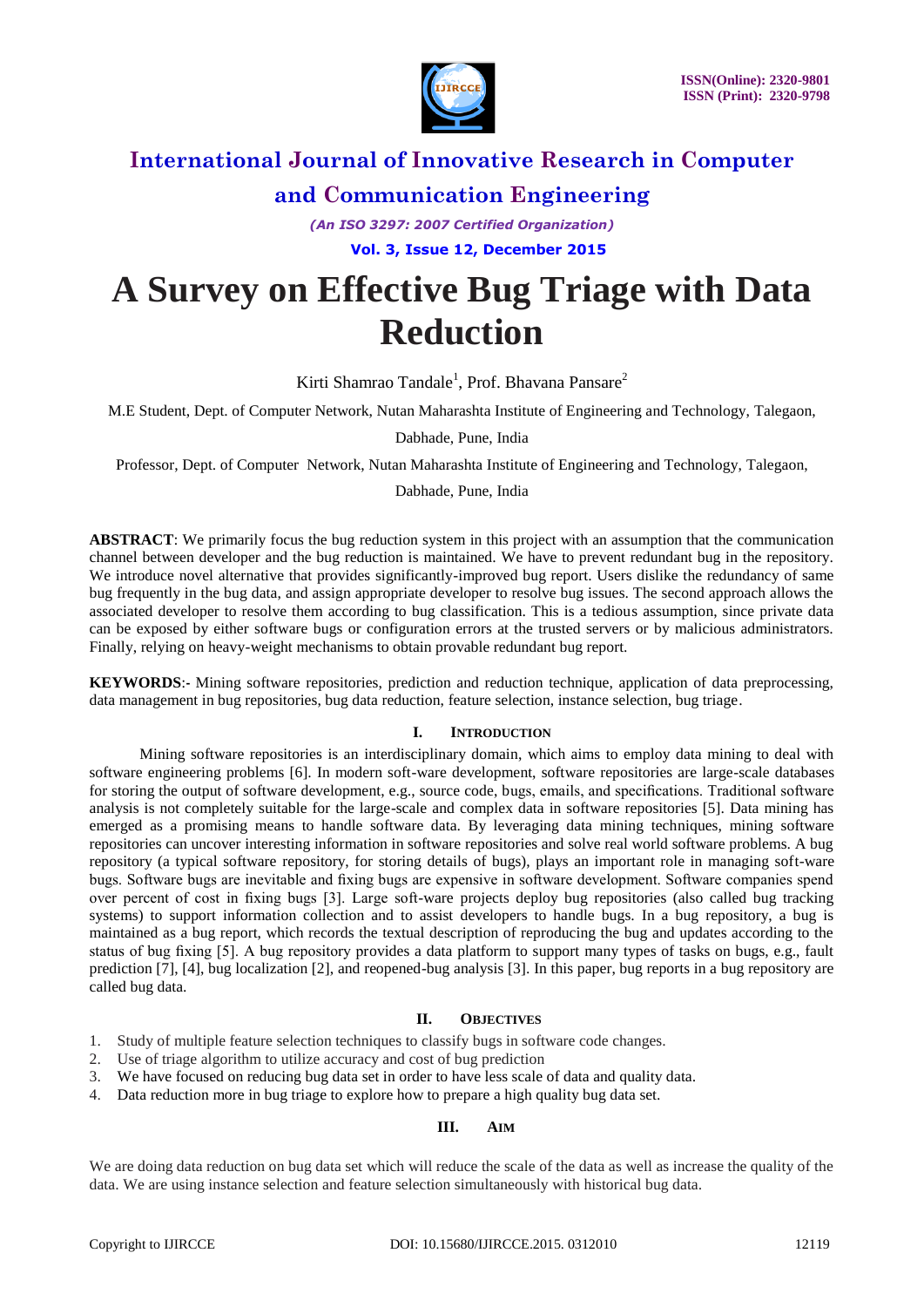

*(An ISO 3297: 2007 Certified Organization)*

 **Vol. 3, Issue 12, December 2015**

**IV. RELATED WORK**

### **1. A survey on instance selection for active learning [1]**

#### **From this paper we Refer-**

Active learning aims to train an accurate prediction model with minimum cost by labelling most informative instances. In this paper, we survey existing works on active learning from an instance-selection perspective and classify them into two categories with a progressive relationship: (1) active learning merely based on uncertainty of independent and identically distributed (IID) instances, and (2) active learning by further taking into account instance correlations. Using the above categorization, we summarize major approaches in the field, along with their technical strengths/weaknesses, followed by a simple runtime performance comparison, and discussion about emerging active learning applications and instance-selection challenges therein. This survey intends to provide a high-level summarization for active learning and motivates interested readers to consider instance-selection approaches for designing effective active learning solutions.

#### **2. Towards More Accurate Retrieval of Duplicate Bug Reports [2]**

#### **From this paper we Refer-**

In a bug tracking system, different testers or users may submit multiple reports on the same bugs, referred to as duplicates, which may cost extra maintenance efforts in triaging and fixing bugs. In order to identify such duplicates accurately, in this paper we propose a retrieval function (REP) to measure the similarity between two bug reports. It fully utilizes the information available in a bug report including not only the similarity of textual content in *summary*  and *description* fields, but also similarity of non-textual fields such as *product*, *component*, *version*, etc.

# **3. Experiments with a New Boosting Algorithm [3]**

#### **From this paper we Refer-**

In an earlier paper, we introduced a new "boosting "algorithm called **AdaBoost** which, theoretically, can be used to significantly reduce the error of any learning algorithm that consistently generates classifiers whose performance is a little better than random guessing. We also introduced the related notion of a "pseudo-loss" which is a method for forcing a learning algorithm of multi-label concepts to concentrate on the labels that are hardest to discriminate. In this paper, we describe experiments we carried out to assess how well **AdaBoost** with and without pseudo-loss, performs on real learning problems. We performed two sets of experiments. The first set compared boosting to Breiman's "bagging" method when used to aggregate various classifiers (including decision trees and single attribute value tests). We compared the performance of the two methods on a collection of machine-learning benchmarks. In the second set of experiments, we studied in more detail the performance of boosting using a nearest-neighbour classifier on an OCR problem.

#### **4. Finding Bugs in Web Applications Using Dynamic Test Generation and Explicit-State Model Checking [4]**

#### **From this paper we Refer-**

Web script crashes and malformed dynamically generated web pages are common errors, and they seriously impact the usability of Web applications. Current tools for webpage validation cannot handle the dynamically generated pages that are ubiquitous on today's Internet. We present a dynamic test generation technique for the domain of dynamic Web applications. The technique utilizes both combined concrete and symbolic execution and explicit-state model checking. The technique generates tests automatically, runs the tests capturing logical constraints on inputs, and minimizes the conditions on the inputs to failing tests so that the resulting bug reports are small and useful in finding and fixing the underlying faults. Our tool Apollo implements the technique for the PHP programming language. Apollo generates test inputs for a Web application, monitors the application for crashes, and validates that the output conforms to the HTML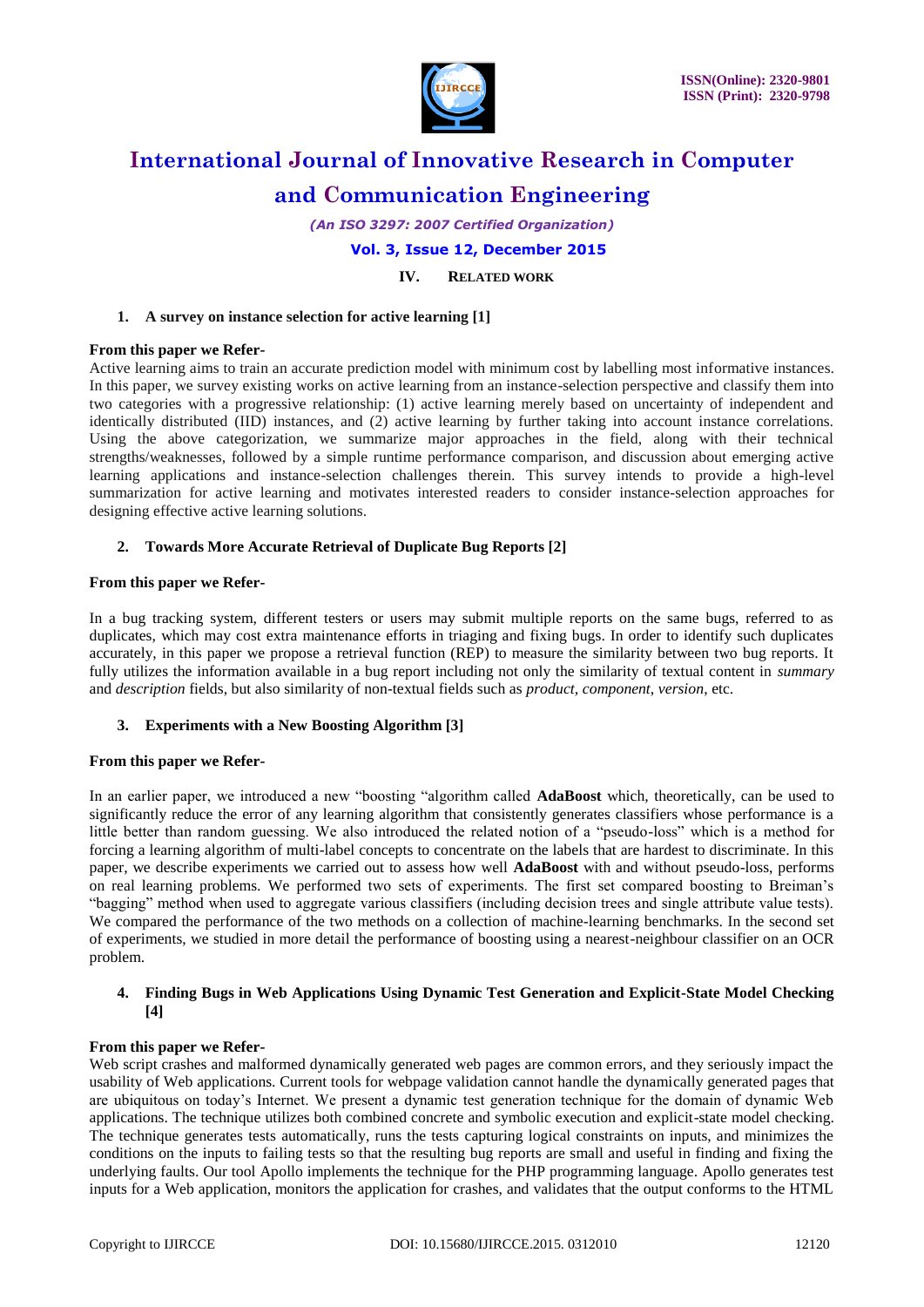

*(An ISO 3297: 2007 Certified Organization)*

# **Vol. 3, Issue 12, December 2015**

specification. This paper presents Apollo's algorithms and implementation, and an experimental evaluation that revealed 673 faults in six PHP Web applications

### **5. Information Needs in Bug Reports: Improving Cooperation between Developers and Users [5]**

#### **From this paper we Refer-**

For many software projects, bug tracking systems play a central role in supporting collaboration between the developers and the users of the software. To better understand this collaboration and how tool support can be improved, we have quantitatively and qualitatively analysed the questions asked in a sample of 600 bug reports from the MOZILLA and ECLIPSE projects. We categorized the questions and analysed response rates and times by category and project. Our results show that the role of users goes beyond simply reporting bugs: their active and ongoing participation is important for making progress on the bugs they report. Based on the results, we suggest four ways in which bug tracking systems can be improved.

# **6. Efficient Greedy Feature Selection for Unsupervised Learning [6]**

#### **From this paper we Refer-**

Reducing the dimensionality of the data has been a challenging task in data mining and machine learning applications. In these applications, the existence of irrelevant and redundant features negatively the efficiency and effectiveness of different learning algorithms. Feature selection is one of the dimension reduction techniques which has been used to allow a better understanding of data and improve the performance of other learning tasks. Although the selection of relevant features has been extensively studied in supervised learning, feature selection with the absence of class labels is still challenging task. This paper proposes a novel method for unsupervised feature selection, which efficiently selects features in a greedy manner. The paper is an effective criterion for unsupervised feature selection which measures the reconstruction error of the data matrix based on the selected subset of features. The paper then presents a novel algorithm for greedily minimizing the reconstruction error based on the features selected so far.

# **7. Another Move Toward the Minimum Consistent Subset: A Tabu Search Approach to the Condensed Nearest Neighbour Rule [7]**

# **From this paper we Refer-**

This paper presents a new approach to the selection of prototypes for the nearest neighbour rule which aims at obtaining an optimal or close-to-optimal solution. The problem is stated as a constrained optimization problem using the concept of consistency. In this context, the proposed method uses tabu search in the space of all possible subsets. Comparative experiments have been carried out using both synthetic and real data in which the algorithm has demonstrated its superiority over alternative approaches. The results obtained suggest that the tabu search condensing algorithm offers a very good trade-off between computational burden and the optimality of the prototypes selected.

# **8. Towards Graphical Models for Text Processing [8]**

#### **From this paper we Refer-**

The rapid proliferation of the World Wide Web has increased the importance and prevalence of text as a medium for dissemination of information. A variety of text mining and management algorithms have been developed in recent years such as clustering, classification, and indexing and similarity search. Almost all these applications use the wellknown *vector-space model* for text representation and analysis. While the vector-space model has proven itself to be an effective and efficient representation for mining purposes, it does not preserve information about the ordering of the words in the representation. In this paper, we will introduce the concept of *distance graph representations* of text data. Such representations preserve information about the relative ordering and distance between the words in the graphs, and provide a much richer representation in terms of sentence structure of the underlying data. Recent advances in graph mining and hardware capabilities of modern computers enable us to process more complex representations of text. We will see that such an approach has clear advantages from a qualitative perspective. This approach enables knowledge discovery from text which is not possible with the use of a pure vector-space representation, because it loses much less information about the ordering of the underlying words.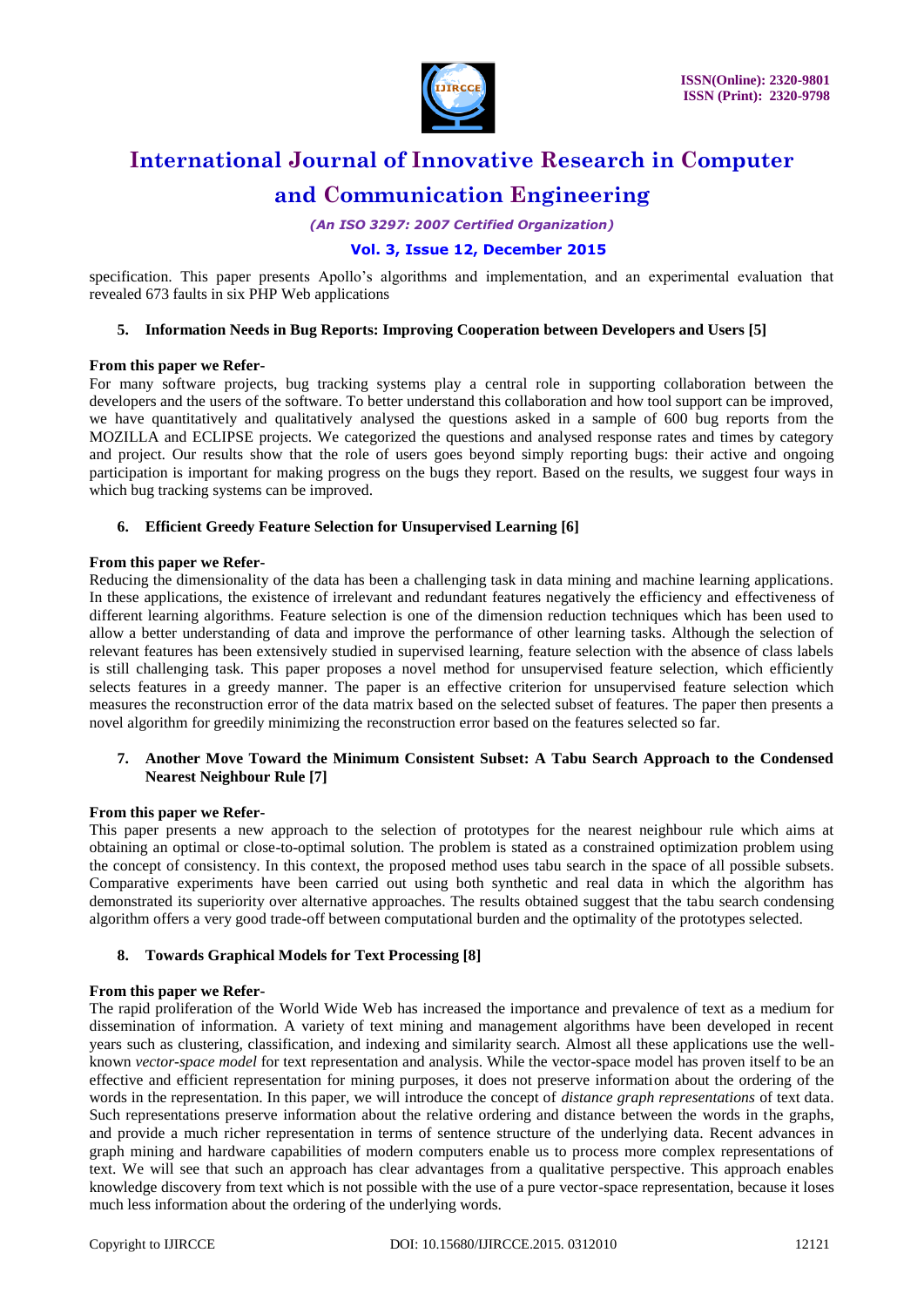

*(An ISO 3297: 2007 Certified Organization)*

 **Vol. 3, Issue 12, December 2015**

### **9. The Design of Bug Fixes [9]**

#### **From this paper we Refer-**

When software engineers fix bugs, they may have several options as to how to fix those bugs. Which fix they choose has many implications, both for practitioners and researchers?

What is the risk of introducing other bugs during the fix? Is the bug fix in the same code that caused the bug? Is the change fixing the cause or just covering a symptom? In this paper, we investigate alternative fixes to bugs and present an empirical study of how engineers make design choices about how to fix bugs. Based on qualitative interviews with 40 engineers working on variety of products, data from 6 bug triage meetings, and a survey filled out by 326 engineers, we found a number of factors, many of them non-technical, that influence how bugs are fixed, such as how close to release the software is. We also discuss several implications for research and practice, including ways to make bug prediction and localization more accurate.

# **V. PROPOSED SYSTEM ARCHITECTURE**

#### **Explanation-**

#### *The primary contributions of this paper are as follows:*

1) We present the problem of data reduction for bug triage. This problem aims to augment the data set of bug triage in two aspects, namely a) to simultaneously reduce the scales of the bug dimension and the word dimension and b) to improve the accuracy of bug triage.

2) We propose a combination approach to addressing the problem of data reduction. This can be viewed as an application of instance selection and feature selection in bug repositories.

3) We build a binary classifier to predict the order of applying instance selection and feature selection.

4) To our knowledge, the order of applying instance selection and feature selection has not been investigated in related domains. This paper is an extension of our previous work. In this extension, we add new attributes extracted from bug data sets, prediction for reduction orders, and experiment son four instance selection algorithms, four feature selection algorithms, and their combinations In this paper, we address the problem of data reduction for bug triage, i.e., how to reduce the bug data to save the labor cost of developers and improve the quality to facilitate the process of bug triage.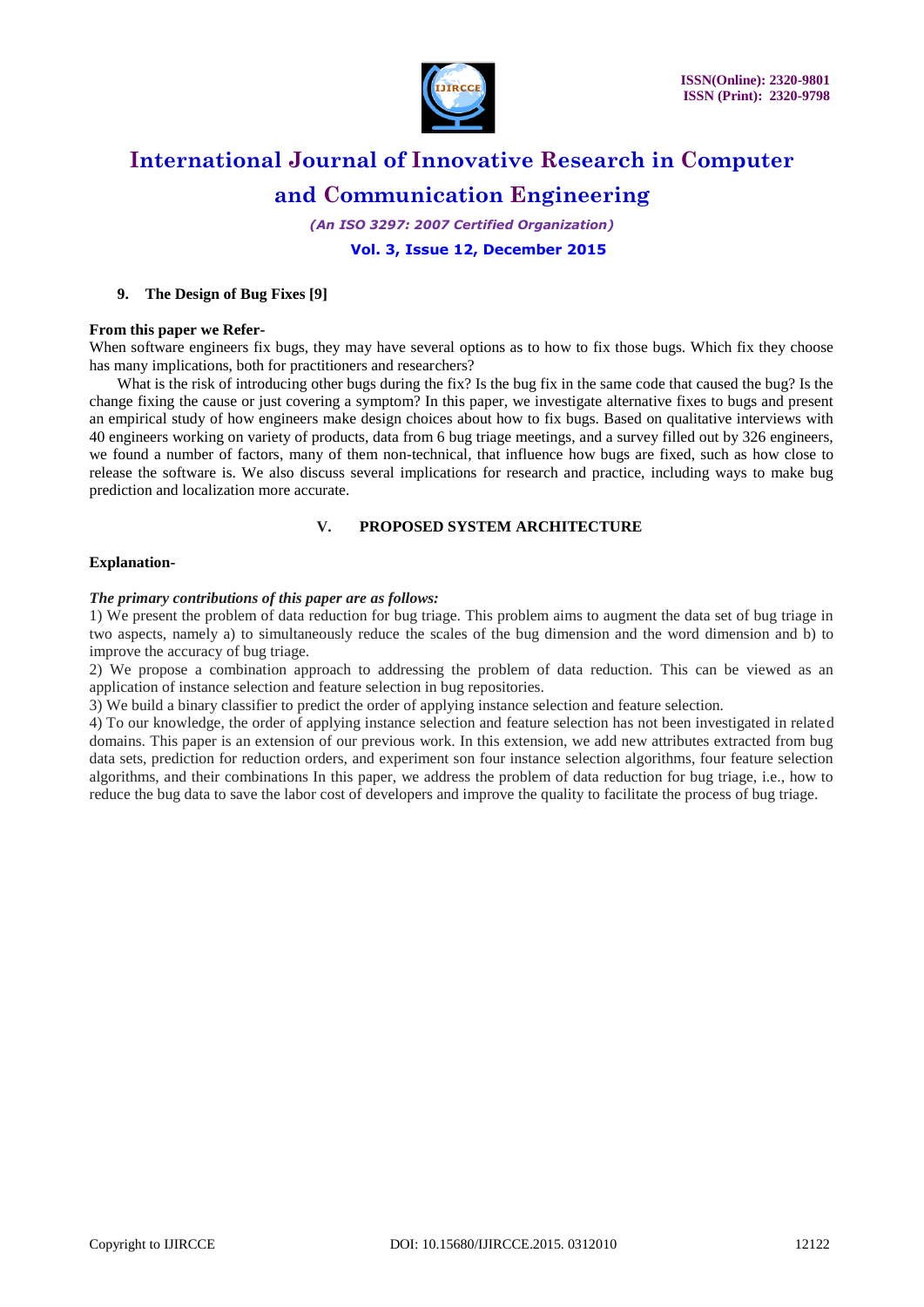

*(An ISO 3297: 2007 Certified Organization)*

 **Vol. 3, Issue 12, December 2015**



**Fig1:**Proposed System Architecture.

# **VI. CONCLUSION**

From the consideration of all above points we conclude that Bug triage is an expensive step of software maintenance in both labour cost and time cost. In this paper, we combine feature selection with instance selection to reduce the scale of bug data sets as well as improve the data quality. To determine the order of applying instance selection and feature selection for a new bug data set, we extract attributes of each bug data set and train a predictive model based on historical data sets. We empirically investigate the data reduction for bug triage in bug repositories of two large open source projects, namely Eclipse and Mozilla. Our work provides an approach to leveraging techniques on data processing to form reduced and high-quality bug data in software development and maintenance. In future work, we plan on improving the results of data reduction in bug triage to explore how to prepare a high quality bug data set and tackle a domain specific software task. For predicting reduction orders, we plan to pay efforts to find out the potential relationship between the attributes of bug data sets and the reduction orders.

#### **REFERENCES**

- [1] Yifan fu · xingquan zhu · bin li" a survey on instance selection for active learning" 17 march 2012 © springer-verlag london limited 2012
- [2] Chengnian sun" towards more accurate retrieval of duplicate bug reports" http://www.bugzilla.org/
- [3] Yoav freund "experiments with a new boosting algorithm" machine learning: proceedings of the thirteenth international conference, 1996 [4] Shay artzi, adam kie zun "finding bugs in web applications using dynamic test generation and explicit-state model checking" ieee
- transactions on software engineering, vol. 36, no. 4, july/august 2010 [5] Silvia breu "information needs in bug reports: improving cooperation between developers and users" cscw 2010, february 6-10, 2010, savannah, georgia, usa.